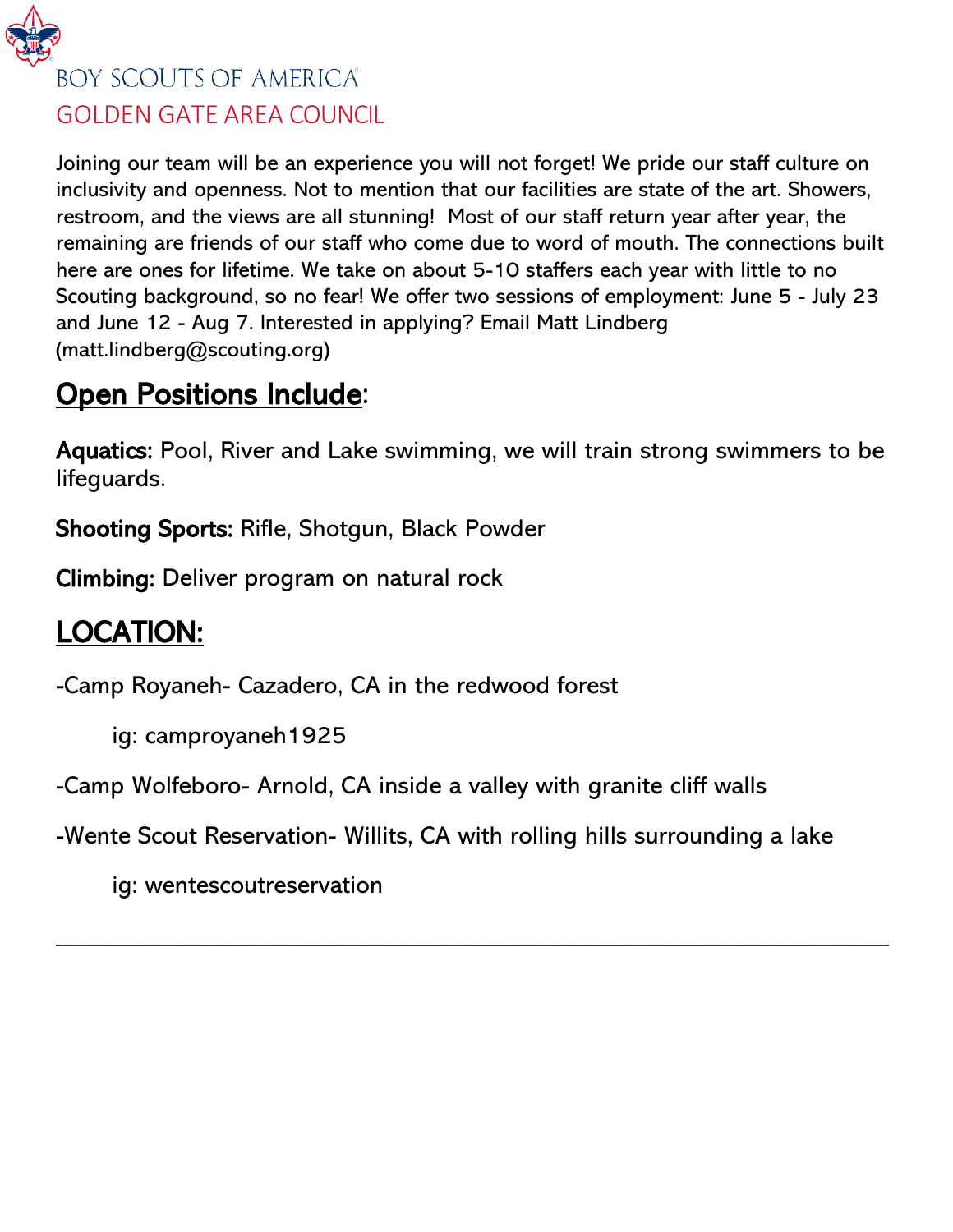

### AMMENITIES:

Room and Board is provided with 3 meals a day.

24 hours are given as off time from 11am on Saturday to 11am on Sunday. You will have various weeknights off as well.

Tents and cabins are offered at Royaneh and Wolfeborro. Must bring own tent for Wente.

Shirts and jackets are provided for uniform. Scout socks, belt, and shorts must be purchased by employee. Discount codes can be given to purchase uniforms.

 $\overline{\phantom{a}}$  , and the contribution of the contribution of the contribution of the contribution of the contribution of the contribution of the contribution of the contribution of the contribution of the contribution of the

 $\overline{\phantom{a}}$  , and the contribution of the contribution of the contribution of the contribution of the contribution of the contribution of the contribution of the contribution of the contribution of the contribution of the

We will provide all training required by our national organization. If selected to be a director for Aquatics, Shooting Sports, or Climbing you will be sent, all expenses paid, to a weeklong National Camping School where you will be certified and trained to be proficient in the course material. Dates include May 28-June 3 in Cedar Glen, CA

Payment is negotiable and dependent on experience. Starting at \$310 and \$400/week

## Position Specific Information-

Shooting Sports- Rifle or Shotgun:

- Must be over the age of 21 before internship starts
- Must be able to become RSO and NRA certified before attending Camp School (we can help provide training)
- Comfortable with handling and shooting a firearm
- Able to instruct youth on proper technique, safety precautions, and care
- Serve as Range Safety Officer while operating a firing range
- Perform as lead staff member onsite
- Conduct scheduling for staff as need be
- Follow lesson plans and instruct on BSA approved merit badge requirements
- Operate firing range for open shoot periods
- Track inventories of ammunition and firearms